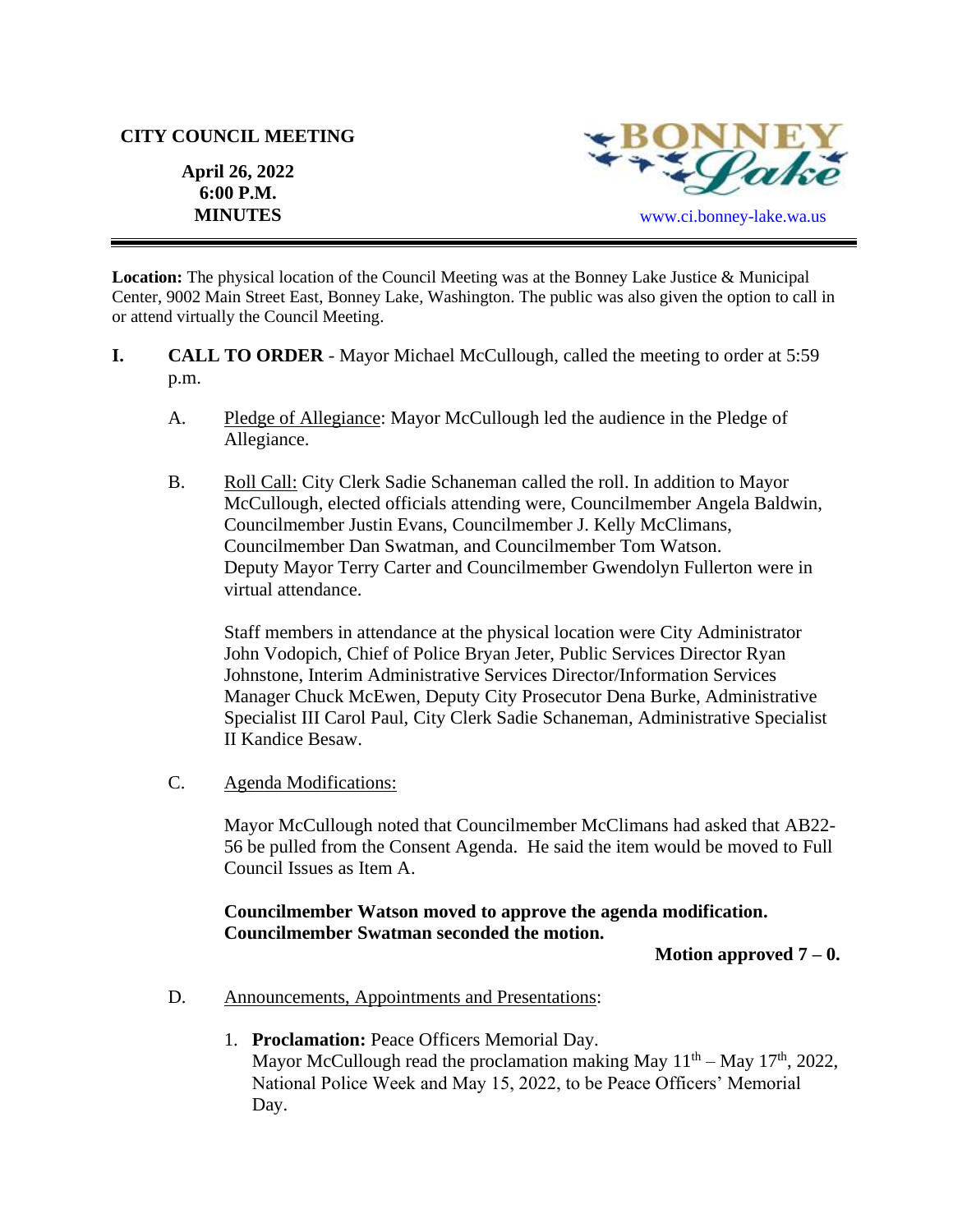# **II. PUBLIC HEARINGS, CITIZEN COMMENTS & CORRESPONDENCE:**

A. Public Hearings: None.

## B. Citizen Comments:

Dan Decker, 201 70th St E, Bonney Lake, discussed how he was pleased to learn that the City of Bonney Lake residents will be allowed to use the boat launch for this season, but feels that the boat launch should be opened on time with or without signs.

C. Correspondence: None.

# **III. COUNCIL COMMITTEE REPORTS:**

- A. Finance Committee: Deputy Mayor Carter reported the Finance Committee did not meet and is expected to have their next meeting at 5:00 p.m. on May 10, 2022.
- B. Community Development Committee: Councilmember Swatman reported the Community Development Committee met in person and virtually on April 19, 2022, 5:00 p.m. Approved their meeting minutes, forwarded AB22-66 to tonight's Consent Agenda, and received a request from an organization about utilizing the park at midtown for disc golf.
- C. Public Safety Committee: Councilmember Evans reported the Public Safety Committee last met on April 12 and are expected to have their next meeting on May 10, 2022.
- D. Other Reports: None.

# **IV. CONSENT AGENDA:**

- A. **Approval of Corrected Minutes:** March 15th and April 5th, 2022, Council Workshops and March 22nd and April 12th, 2022, Council Meetings.
- B. **Approval of Accounts Payable and Utility Refund Checks/Vouchers:**  Accounts Payable check/vouchers #91275 - 91318 and wire transfers #2022031801, #2022040401, #2022040402, #2022040403, #2022040404, #2022040501 and #2022040601 in the amount of \$591,507.01.
- C. **Approval of Payroll:** April  $1 15$ , 2022 for checks #34596-34601 including Direct Deposits and Electronic Transfers totaling \$727,320.01. Voids:
- D. **AB22**-**59 - Resolution 3036** A Resolution Of The City Council Of The City Of Bonney Lake, Pierce County, Washington A Resolution Of The City Council Of The City of Bonney Lake, Pierce County, Washington, Authorizing The Police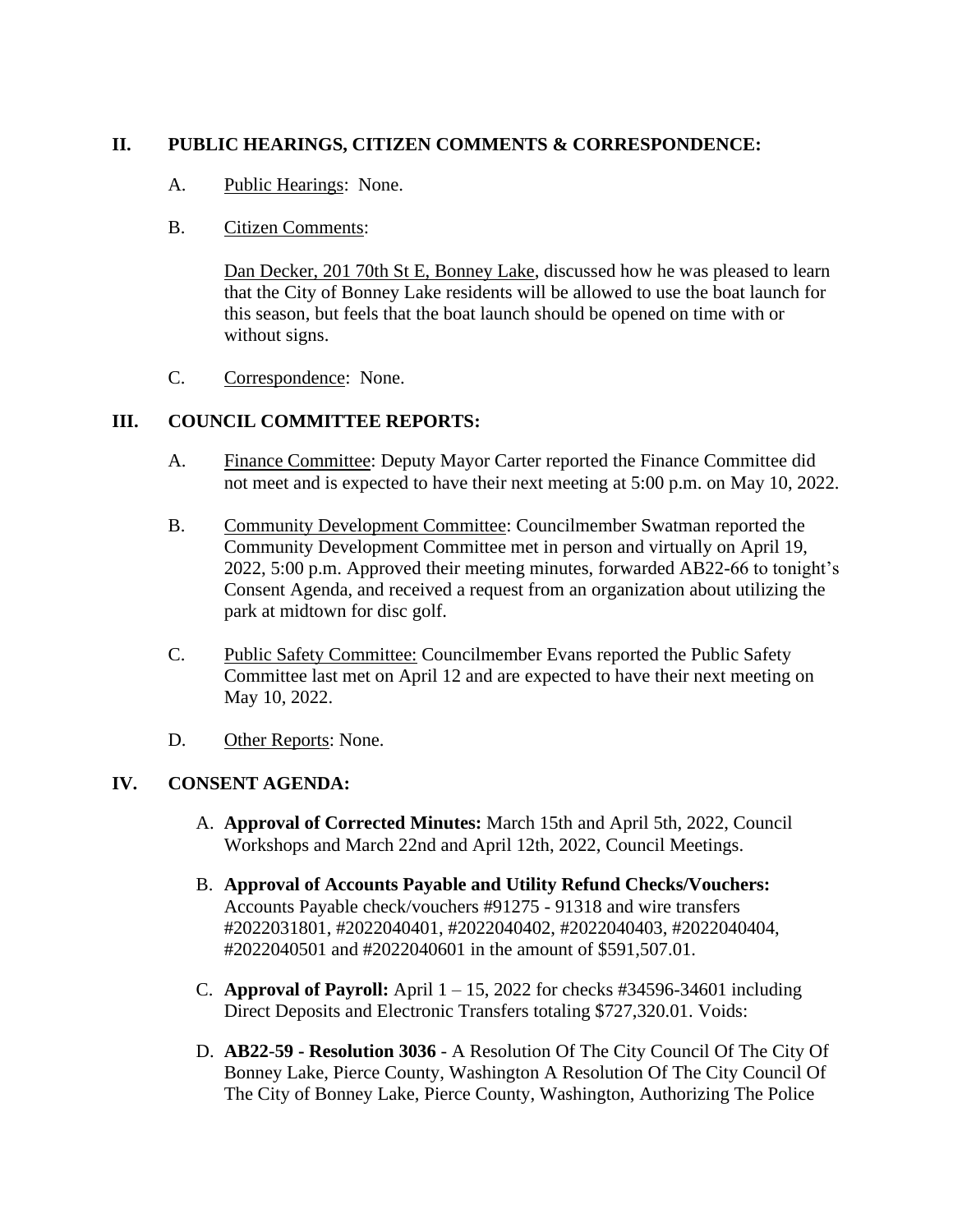Chief And Two Assistant Chiefs To Attend The International Association Of Chiefs Of Police Conference In Dallas, TX, October 15 – 18, 2022.

- E. **AB22**-**62 - Resolution 3040** A Resolution Of The City Council Of The City Of Bonney Lake, Pierce County, Washington A Resolution Of The City Council Of The City Of Bonney Lake, Pierce County, Washington, Authorizing The Mayor To Sign The One Washington Memorandum Of Understanding Between Washington Municipalities.
- F. **AB22**-**66 - Resolution 3042** A Resolution Of The City Council Of The City Of Bonney Lake, Pierce County, Washington Approval of the Supplement to the Professional Services Agreement to KPG to provide Construction Management Support for the Public Works Center.
- G. **AB22**-**67 - Resolution 3043** A Resolution Of The City Council Of The City Of Bonney Lake, Pierce County, Washington Approval on Applying for the Office on Violence Against Women Fiscal Year 2022 Improving Criminal Justice Responses to Domestic Violence, Dating Violence, Sexual Assault, and Stalking Grant.
- H. **AB22-56 - Motion** A Motion Of The City Council Of The City Of Bonney Lake, Pierce County, Washington, To Approve Two (2) Part Time Term Limited Senior Center Delivery Drivers. (Moved To Full Council Issues Item A.)
- I. **AB22-57 - Motion** A Motion Of The City Council Of The City Of Bonney Lake, Pierce County, To Increase The Senior Center Dishwasher Position From 15 To 24 Hours Per Week And To Increase The Senior Center Kitchen Aide Position From 20 To 28.85 Hours Per Week.
- J. **AB22-70 - Motion** A Motion Of The City Council Of The City Of Bonney Lake, Pierce County, Washington to Accept as Complete the Tacoma Point Well Site On-Site Chlorination And Water Quality Analyzer Upgrade along with the South Prairie Booster Pump Station Water Quality Equipment (Analyzer and Turbidimeter) with TMG Services, Inc.

### **Councilmember Watson moved to approve the Consent Agenda as modified. Councilmember Swatman seconded the motion.**

**Motion approved 7 – 0.**

- **V. FINANCE COMMITTEE ISSUES:** None.
- **VI. COMMUNITY DEVELOPMENT COMMITTEE ISSUES:** None.
- **VII. PUBLIC SAFETY COMMITTEE ISSUES:** None
- **VIII. FULL COUNCIL ISSUES:**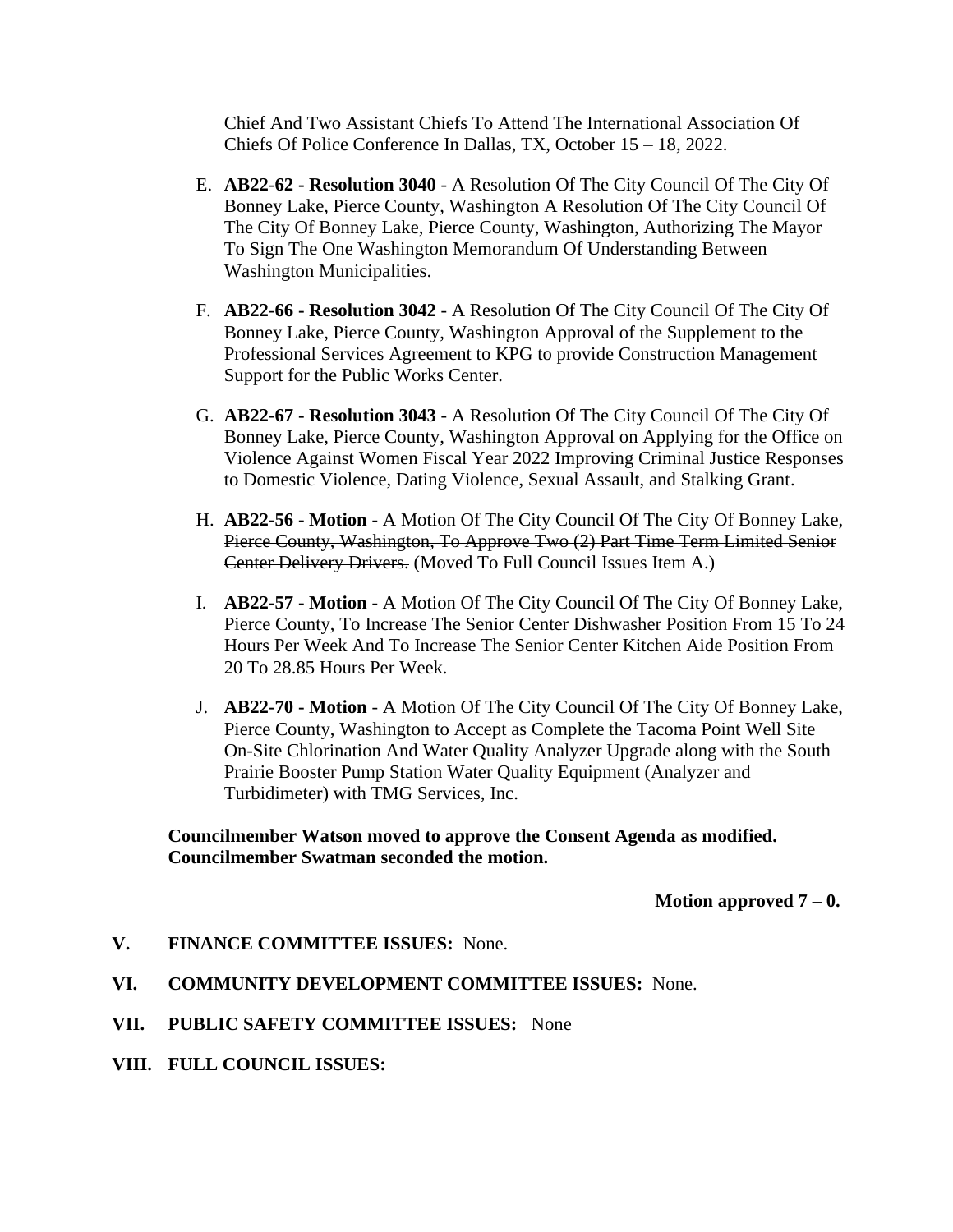A. (Moved From Consent Agenda, Item H.) **AB22-56 - Motion** - A Motion Of The City Council Of The City Of Bonney Lake, Pierce County, Washington, To Approve Two (2) Part Time Term Limited Senior Center Delivery Drivers.

## **Councilmember Watson moved to approve Motion AB22-56. Councilmember Evans seconded the motion.**

## **Motion approved 7 – 0.**

Council member McClimans stated that he spoke to a few different community groups that would be willing to coordinate regarding the services needed, said they felt this was an opportunity to participate. He would like to know what the process and procedures would be to coordinate this and what the impact would be if someone misses a day.

Councilmember Swatman stated that he agreed this was an opportunity for the community to get involved and partner up with the city to take care of the need. He would like to try and find other solutions and that grants should be paying for this type of help.

Councilmember Evans said he appreciates the research and the thought on trying to find volunteers to help but felt this was a service the city should provide since there is a need for it and not rely on volunteers. He reminded Council that the funds for the two drivers were going to come from the ARPA funds and the employment agreement would have a sunset clause.

Councilmember Watson agrees that the community has the ability to help, but until the Senior Center can find more stable volunteers, Council needs to approve this Motion tonight and start finding a solution before the sunset clause expires. He reminded Council that the staff at the Senior Center do not have the availability and means to go out and start asking for volunteers with all that they do for the seniors.

Councilmember Baldwin said she has also been talking to people who could assist possibly with delivering the food. She questioned how the meal delivery came to be 2500 meals and if it was COVID related. Councilmember Evans and Watson explained that when the Senior Center had to close during the COVID pandemic, they started doing food delivery to continue being involved with the seniors. Most of the meals being delivered are from new seniors that do not always go to the Senior Center for a variety of reasons.

Councilmember Fullerton clarified that this Motion has a sunset clause and is for a limited time. She suggested to investigate other organizations that might be able to help with delivery.

Deputy Mayor Carter said he likes that this Motion has a sunset clause, as well as the Senior Center eventually partnering with others to help, rather than this turning into an obligation. He would like to see this turn into a volunteer position and is okay with filling the gap right now but does not feel this is a primary function for the city. Councilmember